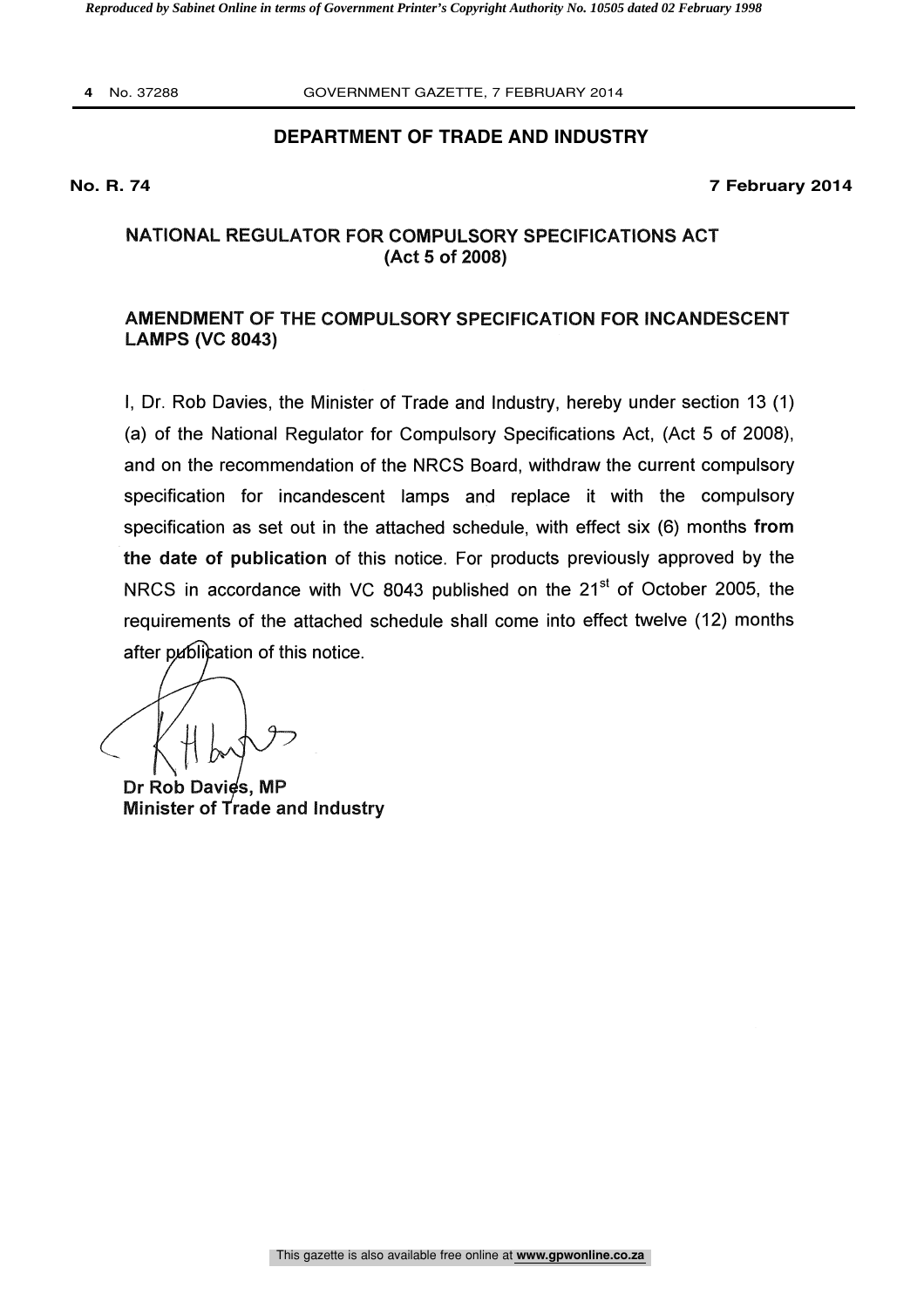# SCHEDULE

# COMPULSORY SPECIFICATION FOR INCANDESCENT LAMPS (VC 8043)

### <sup>1</sup> SCOPE

1.1 General

This compulsory specification covers the requirements for safety, performance and quality of incandescent lamps intended for domestic and general lighting service, having:

- A power rating up to and including 1500 W;
- Rated voltage up to 250 V;  $\bullet$
- $\bullet$ Caps of any type, material, shape and finish.
- 1.2 This compulsory specification shall not apply to the following lamp types:
	- Pilot lamps;  $\bullet$
	- Special lamps, not used for domestic and general lighting;  $\bullet$
	- Automotive lamps;  $\bullet$
	- Extra low voltage lamps  $\leq 12$  V;  $\bullet$
	- Temperature and shock-proof lamps.  $\bullet$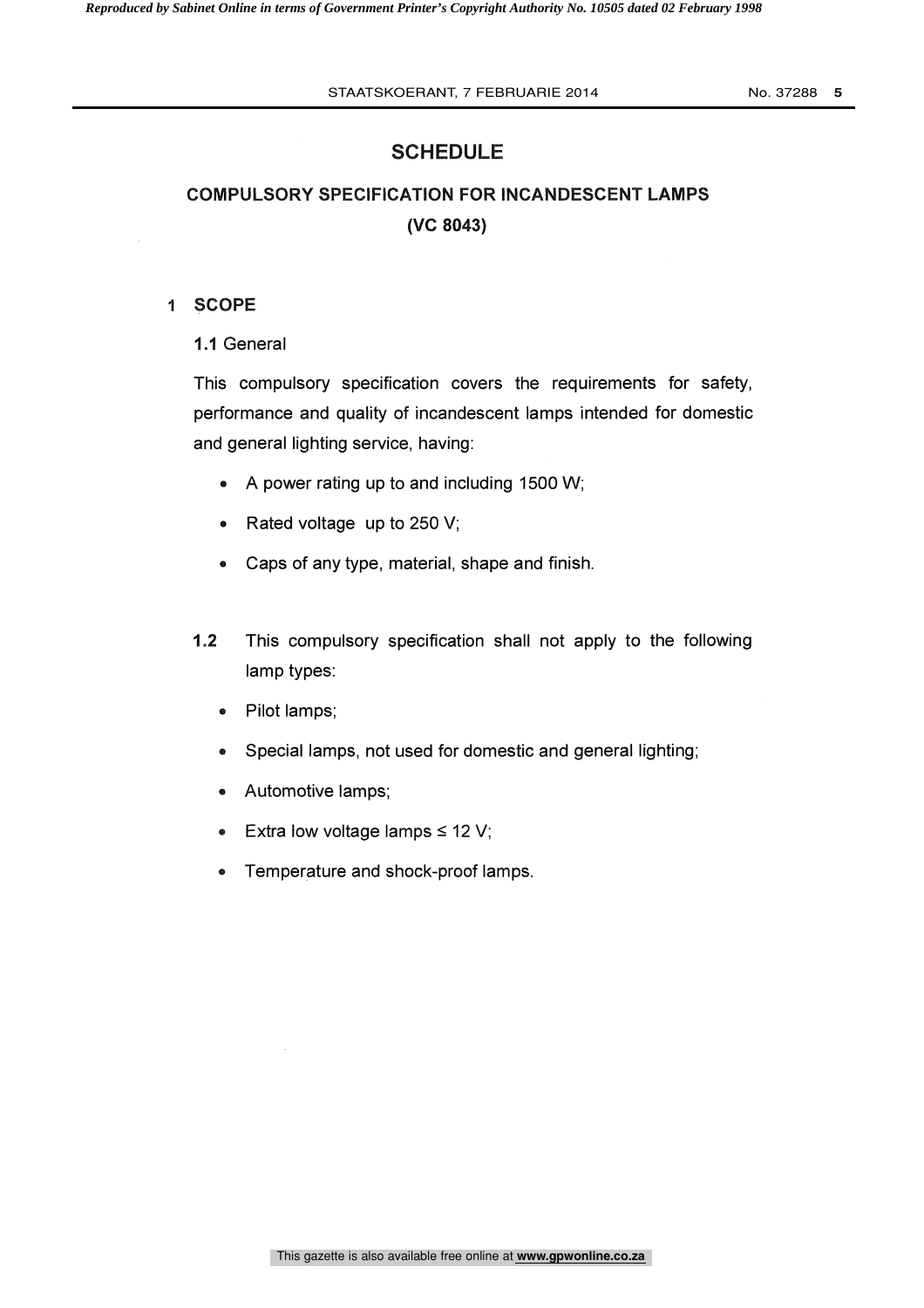### 2. DEFINITIONS

- 2.1 For the purposes of this compulsory specification the definitions in SANS 60432 series: Incandescent lamps - Safety specifications, SANS 60064: Tungsten filament lamps for domestic and similar general lighting purposes- performance requirements, SANS 60357: Tungsten halogen For the purposes of this compulsory specification the definitions in SANS<br>60432 series: Incandescent lamps — Safety specifications, SANS<br>60064: *Tungsten filament lamps for domestic and similar general lighting<br>purposes- p* International electrotechnical vocabulary shall apply. Formulary terms (non-vehicle)-performance specification and IEC 60050:<br>
International electrotechnical vocabulary shall apply.<br>
2.2.1 applicant: The manufacturer or importer seeking approval of<br>
incandescent lamps. The app
- 2.2 In addition, the following definitions shall apply:
- incandescent lamps. The applicant shall be an existing legal entity within the Republic of South Africa.
- 2.2.2 approval: Confirmation by the NRCS that a particular incandescent lamp type satisfies the requirements of this compulsory specification.
- 2.2.3 conformity of production: Proof that incandescent lamps offered for sale have been manufactured to the approved design and continue to comply with the requirements of this compulsory specification.
- 2.2.4 declaration report: a report, that is issued by an accredited conformity assessment body, indicating the equivalence of products and/or standards.
- 2.2.5 NRCS: the National Regulator for Compulsory Specifications as established by the National Regulator for Compulsory Specifications Act, 2008 (Act No. 5 of 2008).
- 2.2.6 incandescent lamp: a tungsten filament or tungsten halogen lamp.
- 2.2.7 reflector lamp: a lamp having at least 80 % light output within a solid angle of  $\pi$  sr (corresponding to a cone with angle of 120°).
- 2.2.8 Coloured Lamps: lamps having the following chromaticity coordinates x and y: x< 0.270 or x> 0.530; y<-2.3172x2+2.3653x-0.2199 or  $v$  -2.3172x<sup>2</sup>+2.3653x-0.1595.
- 2.2.9 Appliance lamp: lamp that is specifically designed to operate in a household appliance.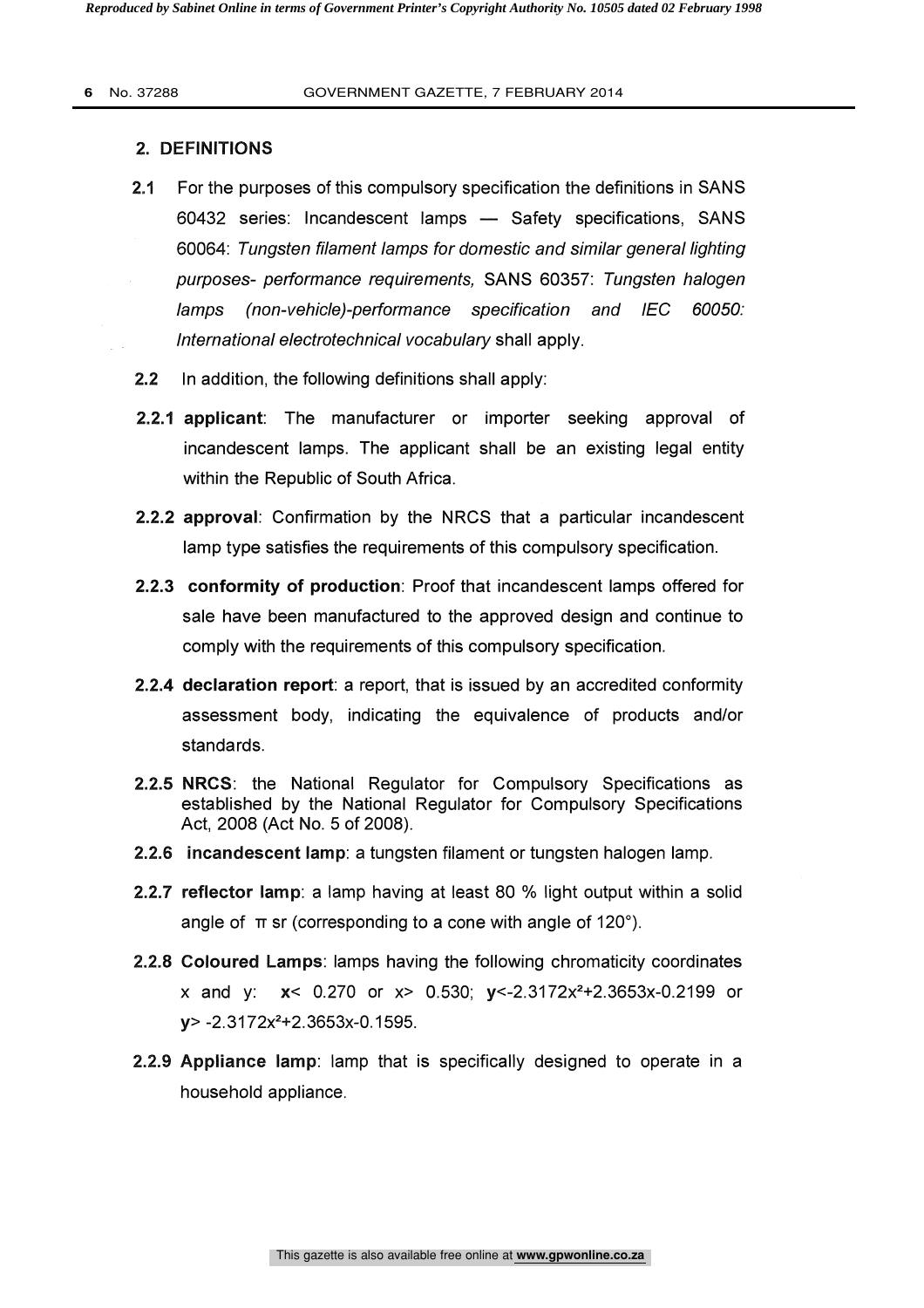- 2.2.10 proof of conformity: documented evidence of conformity with the requirements of this compulsory specification.
- 2.2.11 valid certificate of conformity: an original or a copy of an original certificate of conformity.
- 2.2.12 valid test report: an original or a copy of an original test report.

#### 3 REQUIREMENTS

- 3.1 Safety Requirements:
	- 3.1.1 Tungsten filament lamps for domestic and similar general lighting purpose shall comply with the requirements of SANS 60432-1 Tungsten filament lamps for domestic and similar general lighting purposes- Safety specifications.
	- 3.1.2 Tungsten halogen lamps for domestic and similar general lighting purpose shall comply with the requirements of SANS 60432-2: tungsten halogen lamps for domestic and similar general lighting purposes-safety specification or SANS 60432-3 Tungsten halogen lamps (non-vehicle)-Safety specification

### 3.2 Performance, Quality and Energy Efficiency Requirements:

- 3.2.1 Tungsten filament lamps shall comply with the minimum energy efficiency, performance and quality requirements as set out in Table 1, when tested in accordance with SANS 60064: Tungsten filament lamps for domestic and similar general lighting purposes - performance requirements.
- 3.2.2 Tungsten halogen lamps shall comply with the minimum energy efficiency, performance and quality requirements as set out in Table 1 of this compulsory specification, when tested in accordance with SANS 60357: Tungsten Halogen lamps (nonvehicle) performance specification.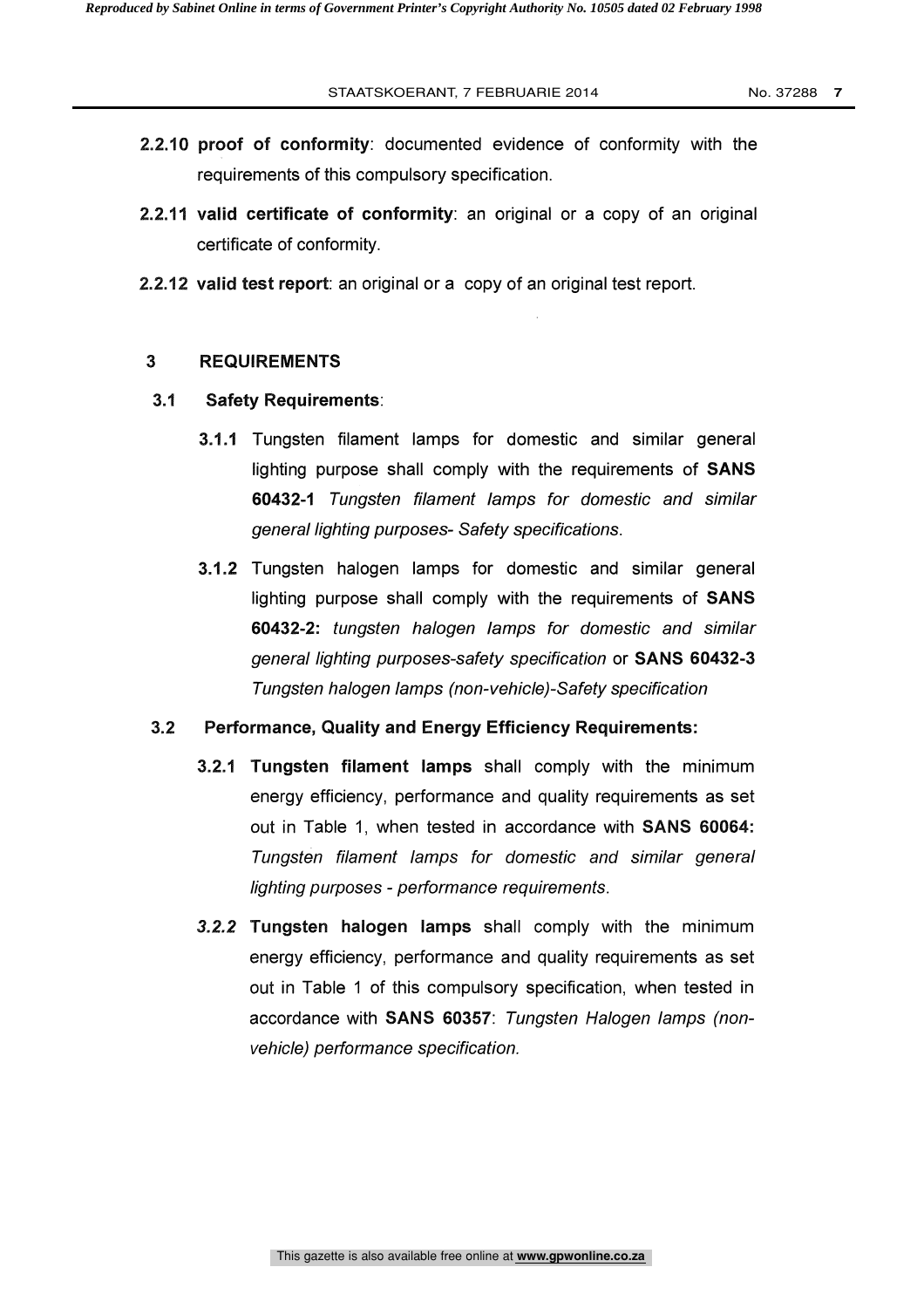Table 1: Minimum performance, quality and energy efficiency requirement parameters for incandescent lamps

| <b>Parameters</b>   | <b>Requirement</b>                           |
|---------------------|----------------------------------------------|
| Lamp efficacy       | $\ge$ Φ/(0.704* $\sqrt$ (Φ) +0.0392* Φ) lm/W |
| Lumen Maintenance   | $\geq$ 85%, measured at 75% of rated life    |
| Lamp Life           | $\geq 1000$ hrs                              |
| <b>Failure Rate</b> | ≤ 5.0% at 100h                               |

Where;  $\Phi$  = initial rated luminous flux in lumens (lm)

- 3.3 The following lamps are exempted from requirement 3.2.1, 3.2.2 and 3.4 of this compulsory specification :
	- Reflector or directional lamps  $\bullet$
	- Coloured lamps  $\bullet$
	- Appliance lamps
- 3.4 Lamp or packaging of the lamp shall be marked with light output in lumens (Im).
- 3.5 The applicant shall ensure that each type of incandescent lamp has been approved by the NRCS before offering it for sale, in accordance with the requirements of Annex A.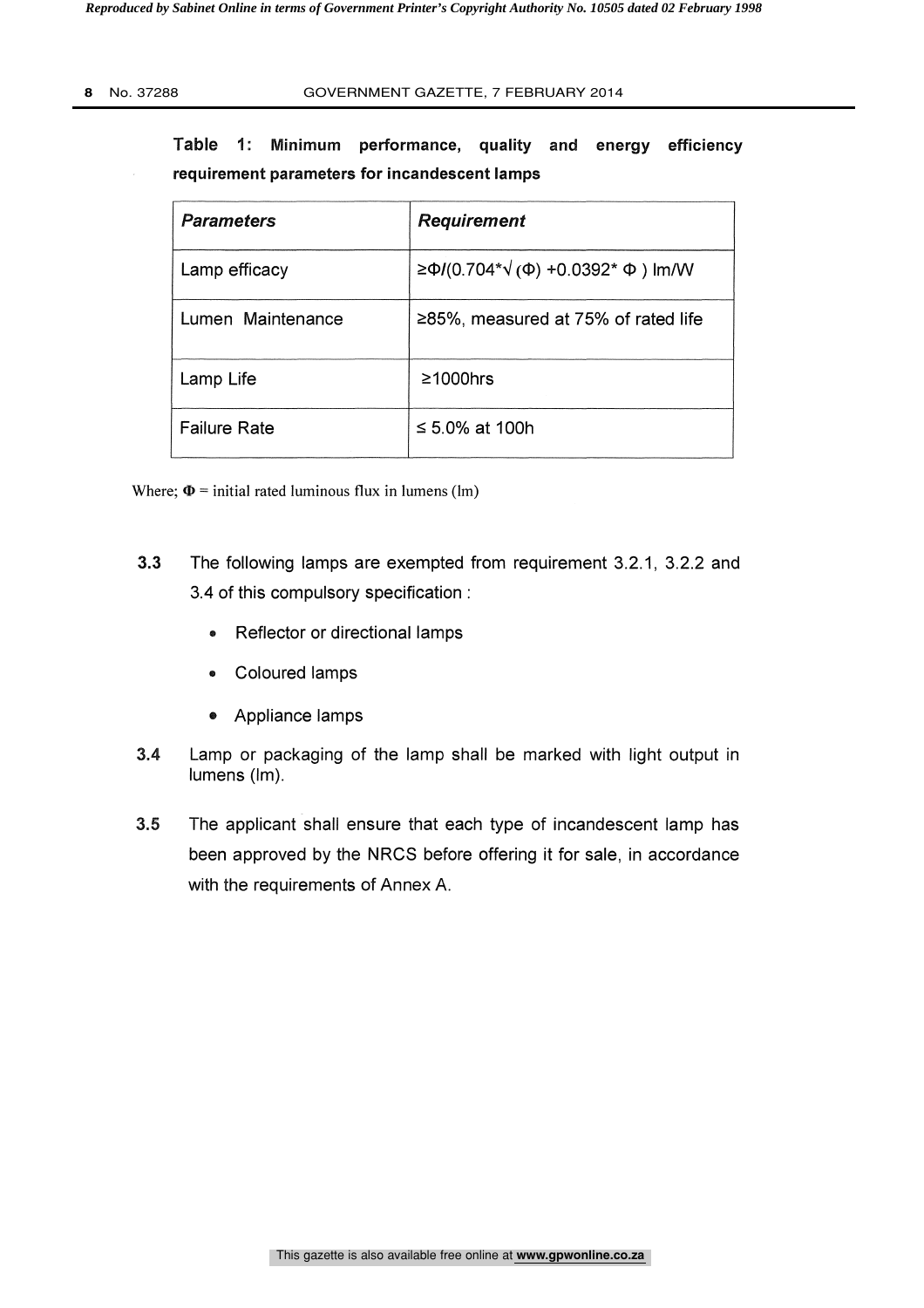#### STAATSKOERANT, 7 FEBRUARIE 2014 No. 37288 **9**

- 3.6 The applicant shall inform the NRCS of any change in design or materials affecting any mandatory requirement in terms of this compulsory specification. In the event of such change/s the NRCS may, at its discretion, demand that the applicant submit a new application for approval.
- 3.7 The applicant shall, on request, provide the NRCS, within five (5) working days, with satisfactory proof of approval in respect of any type of incandescent lamp included in the scope of this compulsory specification.
- 3.8 The applicant shall on request provide the NRCS, within five (5) working days, with satisfactory proof of conformity of production.
- 3.9 Failure to provide such proof shall constitute reasonable grounds for suspicion of non-compliance with the requirements of this compulsory specification.

#### 4 EQUIVALENCE OF STANDARDS

Standards issued by different standardization bodies such as ISO, IEC and EN, will only be accepted if it is proven, in the form of a declaration EQUIVALENCE OF STANDARDS<br>Standards issued by different standardization bodies such as ISO, IEC<br>and EN, will only be accepted if it is proven, in the form of a declaration<br>report from an accredited conformity assessment bod technically equivalent to the relevant South African National Standard. The applicant shall be responsible for obtaining such a declaration report. Proof of conformity with such a standard shall be accepted as conformity with the corresponding South African National Standard.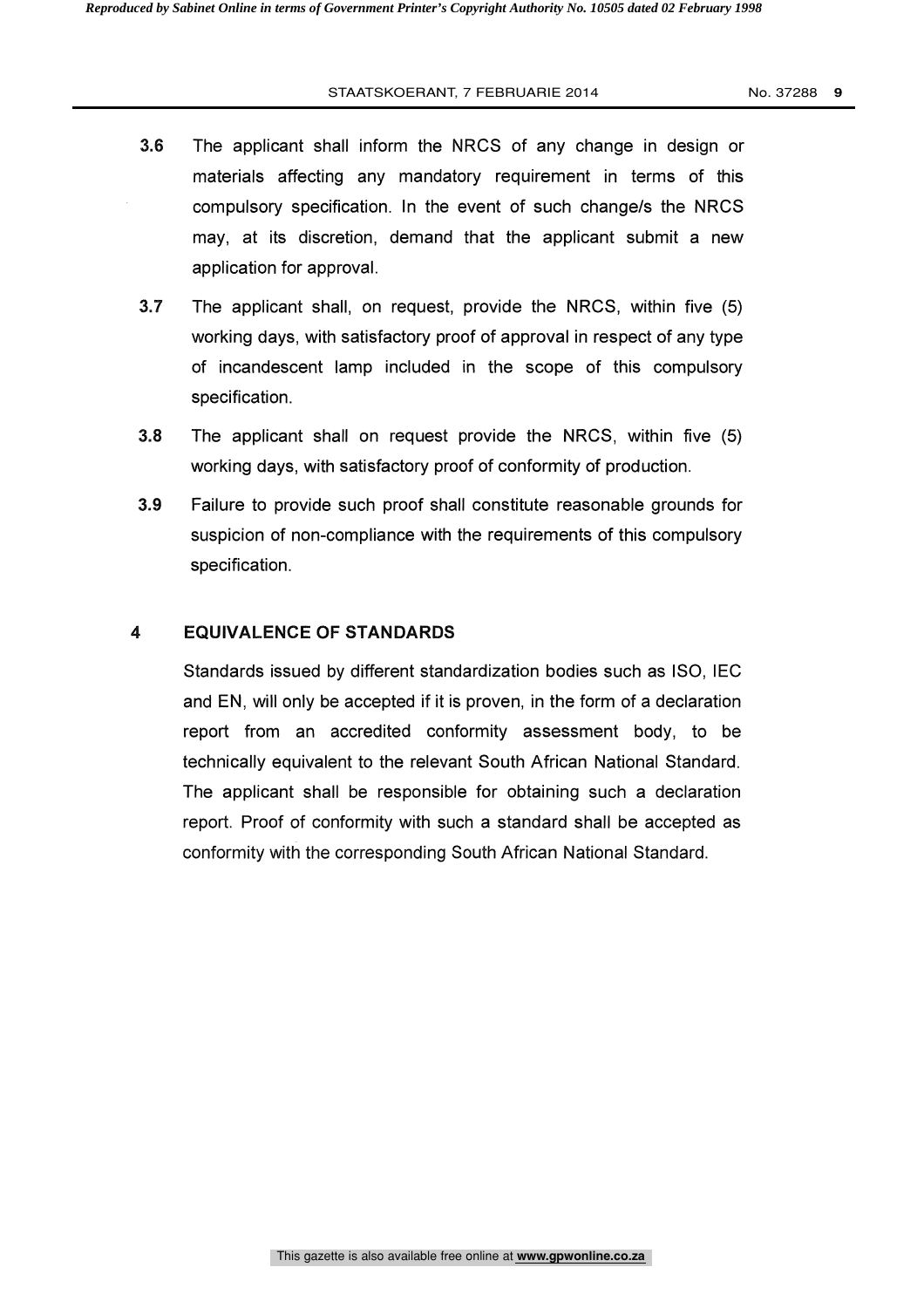# 5 CONFORMITY TO REFERENCED STANDARDS

- 5.1 For the purposes of this compulsory specification, a new edition of a referenced standard shall become effective six months from the date of publication as a South African National Standard.
- 5.2 New products, or products resubmitted for approval because of a change in design or materials, shall in all cases be evaluated against the requirements of the latest edition of any referenced standard.
- 5.3 When a new edition of a referenced standard is published, products originally approved in accordance with the previous edition of that standard may have their approval extended for up to five years from the effective date of the new standard, subject to the requirements of Annex A, unless declared otherwise by the Minister.

# 6 EVIDENCE OF CONFORMITY

The following forms of evidence shall be submitted to the NRCS as proof of conformity with the requirements of this compulsory specification:

- 6.1 Valid test reports and valid certificate of conformity (where applicable) shall be in IEC format or any equivalent format acceptable to the NRCS and issued by an appropriately accredited and internationally recognized body being a member of an IAF/ILAC mutual recognition scheme in accordance with the NRCS's conformity assessment policy
- 6.2 The certificates and test reports shall prove conformity with all the applicable mandatory requirements.
- 6.3 Evidence of conformity shall be traceable to the specific type of incandescent lamp.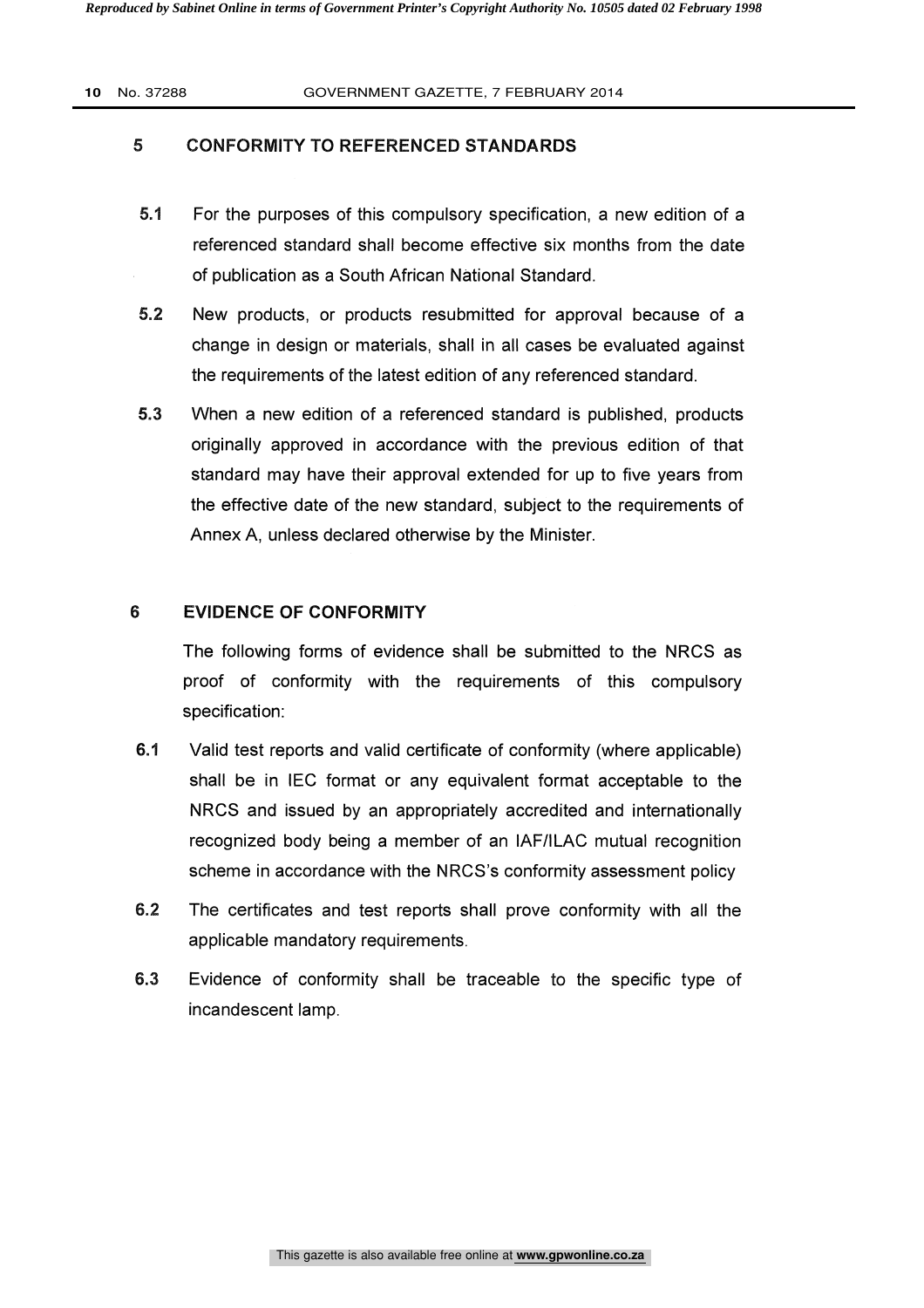# ANNEX A - APPROVAL OF INCANDESCENT LAMP

### A.1 APPLICATION FOR APPROVAL

An application for approval of each type of incandescent lamp intended for sale shall include:

A.1.1 Details of the type of incandescent lamp for which approval is sought and the standard/s to which it is claimed to conform;

A.1.2 Details of the manufacturing plant/s in which the incandescent lamp type is produced;

A.1.3 For new applications, proof of conformity, with all the requirements of this compulsory specification, issued less than 36 months before the date of submission to the NRCS;

A.1.4 On expiry of the approval, an application for an extension may be granted, provided that all the conditions of the previous approval were met. In this case, proof of compliance, with all the requirements of the relevant compulsory specification, issued less than 60 months before the date of submission to the NRCS, shall be required;

A.1.5 Identification markings and other information appearing on the product; and

A.1.6 Any reasonable additional information in order to clarify the above that may be requested by the NRCS.